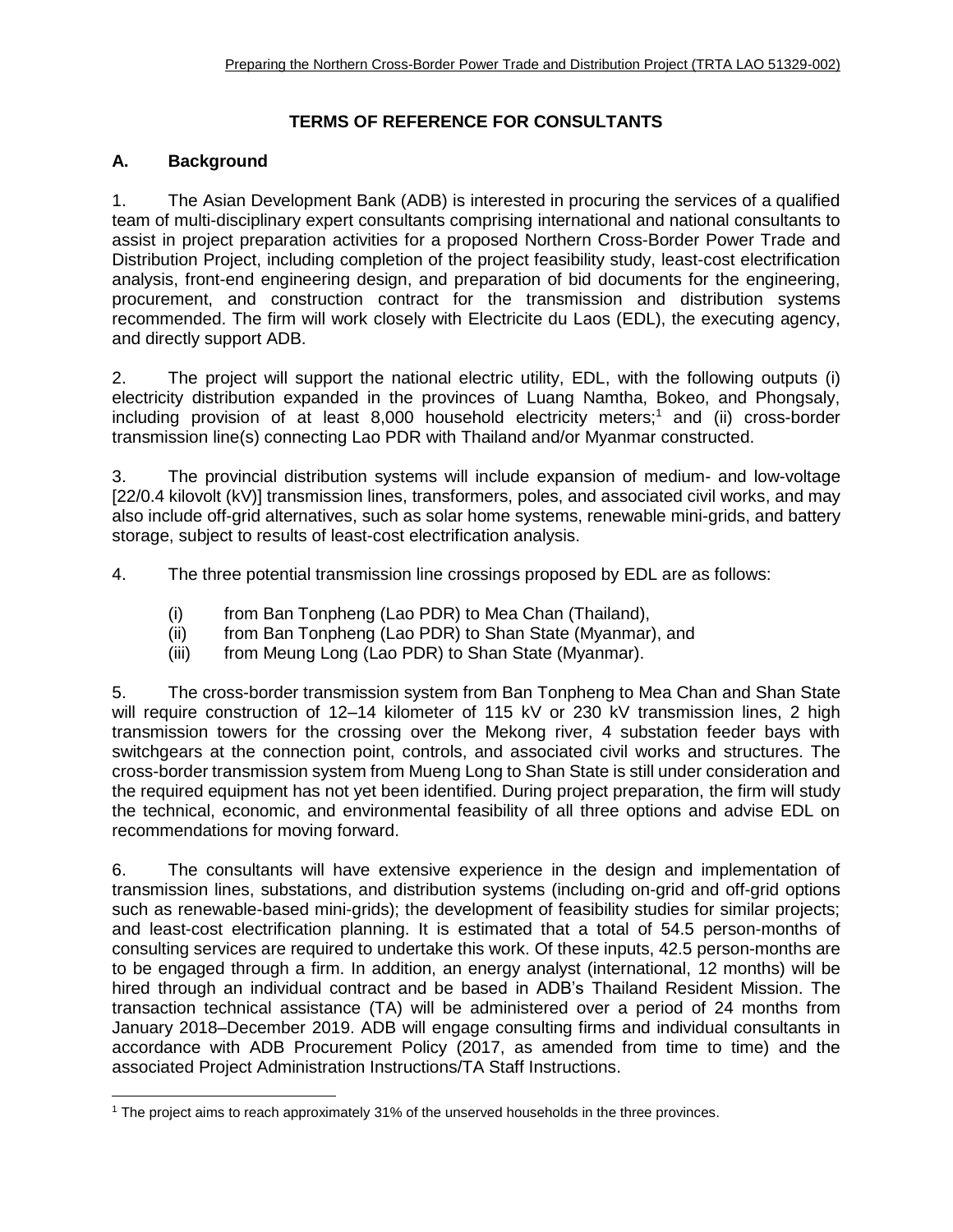### **B. Consulting Services**

- 7. **Project scope.** TA activities will include, but not be limited to the following:
	- (i) reviewing all studies relating to power system development in the Northern Provinces of Lao PDR, and interconnections to Thailand and Myanmar: the later if memorandum of understanding/agreement signed between the governments of Lao PDR and Myanmar;
	- (ii) assessing electricity demand in Northern Lao PDR;
	- (iii) conducting an electrification expansion simulation, applying least-cost life-cycle methods using tools including geographic information system (GIS), Network Planner, Homer, and DIgSILENT;
	- (iv) carrying out engineering line surveys (GIS-based supported by field validation) and undertaking load flow studies in the Lao PDR, Thailand and if approved Myanmar;
	- (v) preparing design and technical specifications for bid documentation;
	- (vi) preparation of draft bid documents for transmission and distribution components;
	- (vii) conducting economic and financial analyses under ADB policies and guidelines;
	- (viii) reviewing and updating EDL's financial management capacity;
	- (ix) capacity support in safeguards, procurement and distribution planning through workshops and on-the-job training; and
	- (x) ensuring safeguard compliance with relevant ADB environment, involuntary resettlement, and indigenous peoples policies and guidelines.

8. The estimated budget for the firm is \$720,000, to include, but not limited to: remuneration, international and local travel, equipment, surveys, reports and consultations. The qualifications and outline terms of reference for the key consultants, with a minimum level of effort, are outlined below. Key personnel listed below are required to spend at least 50% of their time in Lao PDR.

9. **Power distribution expert (and team leader) (international, 3 person-months)**. The international expert should preferably have a master's degree in electrical engineering with a minimum 20 years' professional experience, of which 15 years should be in senior positions in a power utility and/or as a senior professional consultant expert. The expert shall have completed 3 or more project preparatory TA assignments as team leader and/or key team member. Experience in Southeast Asia including Thailand, Cambodia or Lao PDR is highly desirable. As team leader, this expert will be responsible for all TA outputs and will serve as liaison with the Ministry of Energy and Mines (MEM), EDL, and the ADB Project Officer. The expert will seek and coordinate the inputs of all team members and ensure the quality and timely submission of technical, financial, procurement, social safeguards and implementation arrangements-related documents. Specifically, the expert will:

- (i) coordinate with the Economist/Financial experts to confirm that the proposed projects are least-cost life-cycle electrification options for the Northern provinces of Lao PDR and align with MEM/EDL planning outcomes;
- (ii) coordinate with the System Planning Expert to define the configuration (3-ph, 1 ph, SWER) of the proposed on-grid extensions and off-grid projects;
- (iii) coordinate with the Solar Power Expert to optimize least-cost life-cycle off-grid generation options;
- (iv) review MEM/EDL distribution standards for cost optimization using latest design, material and construction techniques;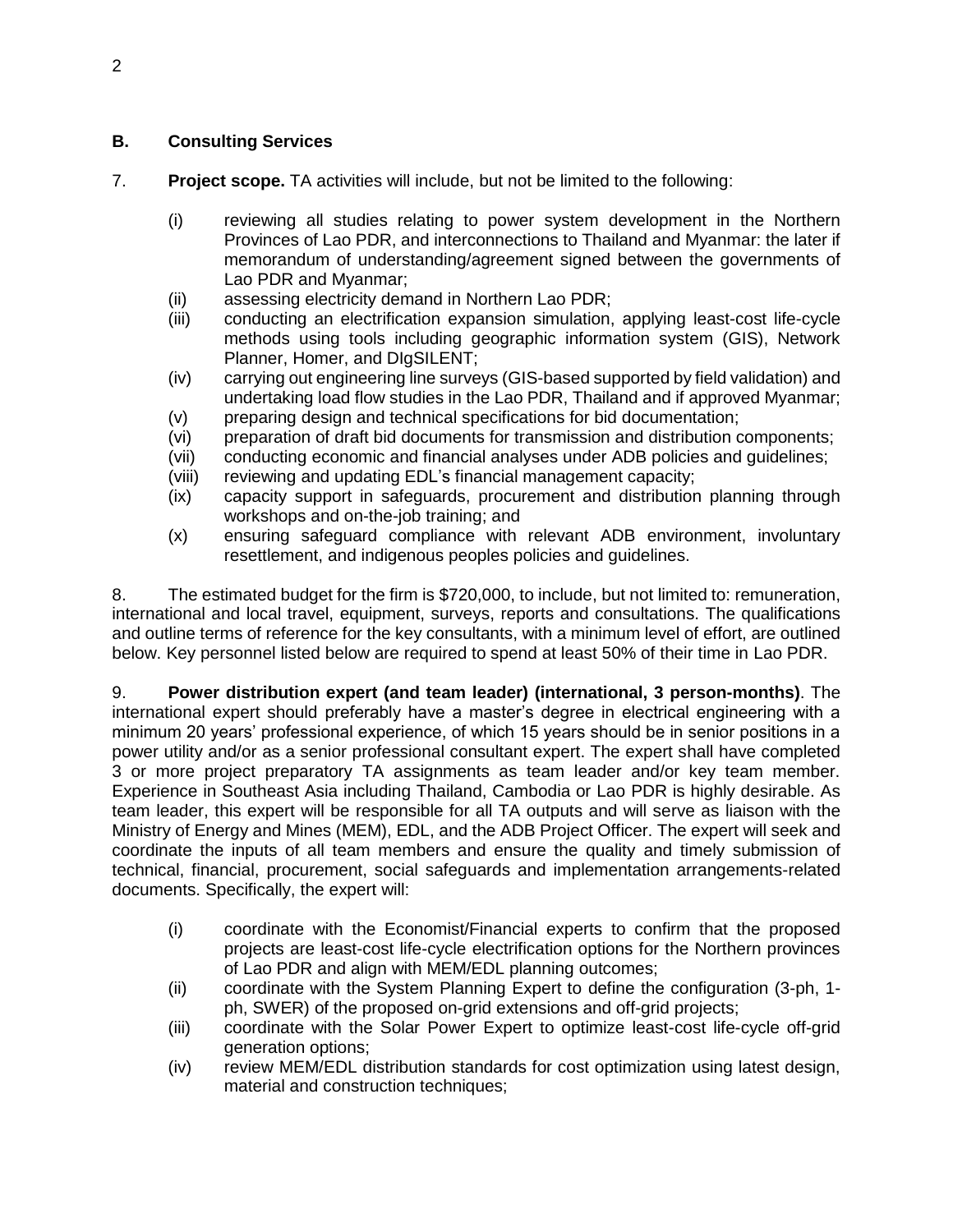- (v) add inputs to and review the grid reinforcement feasibility study for Luang Namtha, Bokeo, and Phongsaly Provinces;
- (vi) estimate proposed projects costs, including physical and price contingencies, and financing charges during implementation;
- (vii) prepare detailed project-implementation schedules clearly indicating the tasks on the critical path;
- (viii) review EDL's technical capacity in supervising and managing projects of similar magnitude and identify the need for capacity strengthening and implementation advisory services;
- (ix) review of the procurement capacity assessment of EDL;
- (x) prepare bid document technical specifications for distribution and review the specifications for transmission, solar equipment and solar home system (SHS);
- (xi) review procurement specialists' standard bidding documents;
- (xii) review the safeguard documents produced by specialists on the team and ensure that such meet ADB's Safeguard Policy Statement (SPS) requirements; and
- (xiii) support the ADB Project Officer to prepare the report and recommendation of the President.

10. **Transmission and substations engineer (international, 1.5 person-months).** The international expert should preferably have a master's degree, minimum bachelor's degree, in electrical or civil engineering, with a minimum 15 years' professional experience and a minimum 8 years in transmission and substations design with global experience, preferably including Southeast Asia. Experience in project implementation is preferable. The expert will:

- (i) review EDL's/Electricity Generating Authority of Thailand's proposed 115-kV interconnections to/from Tonpheung Substation to Thailand (Mae Chan) and the proposed 115/132 kV Myanmar interconnection;
- (ii) prepare concept single line diagram (SLD) design for the upgrade of the Tonpheung Substation, line routing and transmission tower requirements for Mekong River spans (up to 920 meters depending on tower locations);
- (iii) evaluate the possibility of using high-temperature low-sag conductors for the interconnection(s);
- (iv) liaise through EDL with Electricity Generating Authority of Thailand and Myanmar authorities to determine responsibilities for the cross-border high tower construction and conductor stringing;
- (v) prepare technical specifications for bidding documents including bill of quantities, route profiles, SLD's, etc.;
- (vi) provide costs to the Team Leader to consolidate for the financial evaluation including right of way and other compensation costs;
- (vii) prepare high level concept options for 115-kV transmission reinforcement in Luang Namtha, Bokeo, and Phongsaly provinces, SLD's, GIS-based transmission line routing (field checked), project costs and least-cost life-cycle assessments liaising with the System Planning Expert, Environmental and Social/Resettlement specialists for compliance with safeguards and compensation costs; and
- (viii) inputs to a feasibility report on grid reinforcement in Luang Namtha, Bokeo, and Phongsaly.

11. **Least-cost electrification expert (international, 1.5 person-months).** The expert should preferably have a master's degree, minimum 4-year bachelor's degree, in electrical engineering, with a minimum 10 years' professional experience and a minimum 5 years in power distribution and sub-transmission system planning. Experience in grid transmission planning also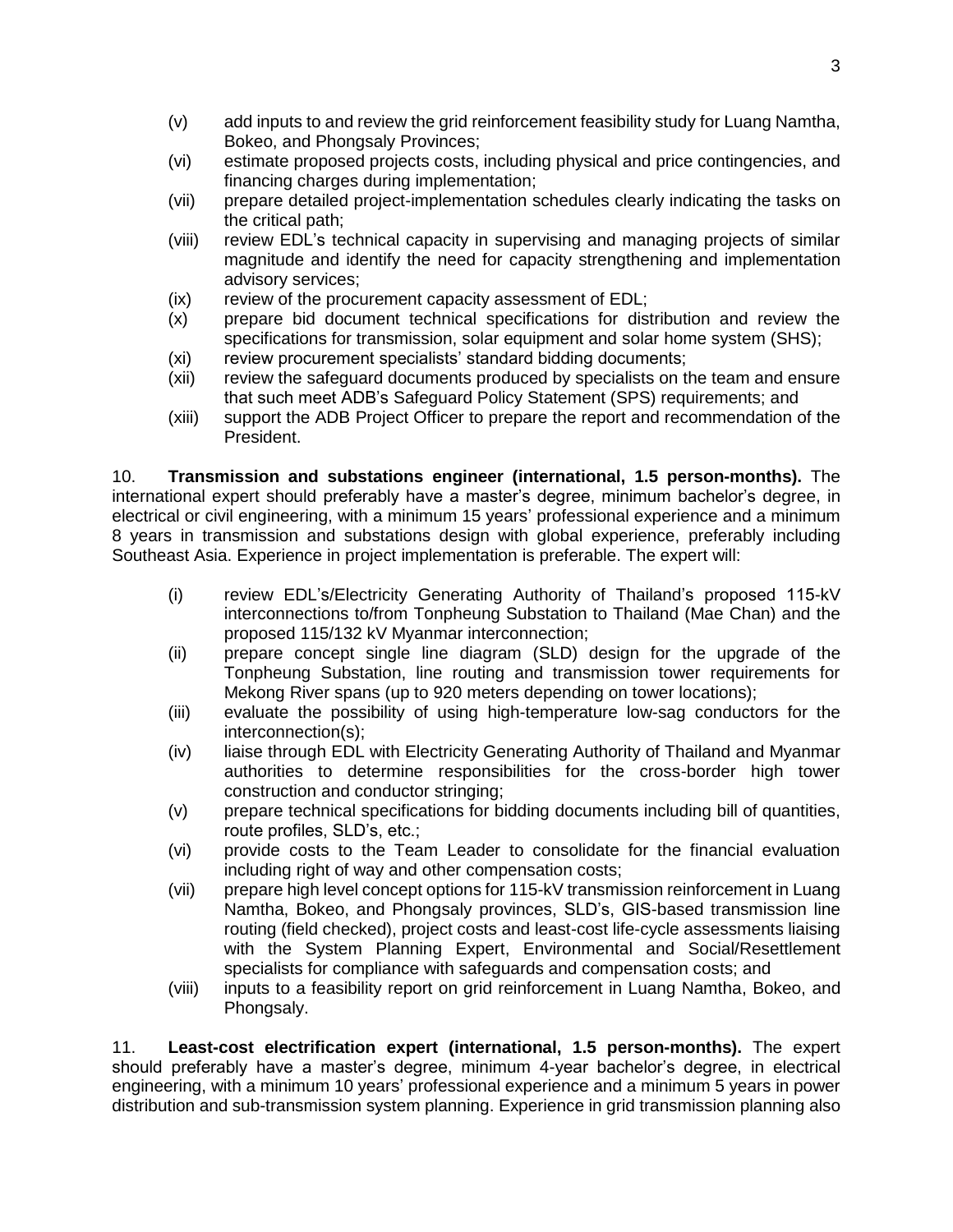desirable. Working knowledge of DIgSILENT is required with experience in use of GIS tools and Network Planner preferable. The expert will:

- (i) identify household and villages by GIS techniques and validate MEM/EDL data;
- (ii) prepare distribution load forecasts for the Provinces of Phongsaly, Luang Namtha, and Bokeo and adjacent bordering districts as required;
- (iii) conduct necessary load flows and power system analysis for distribution systems;
- (iv) with the power distribution expert conduct "Network Planner" optimization modelling for on-grid and off-grid electrification options; and
- (v) conduct power system studies reviewing options for network reinforcement from Long and/or Luang Namtha Substations including:
	- a. 22 kV primary reinforcement,
	- b. 115 kV transmission reinforcement to Maung Sing, and
	- c. consider impacts of existing 35/22 kV interconnection with China to Sing District; and
- (vi) prepare feasibility level report in collaboration with team members on the recommended strengthening approach including costs of various options.

12. **Solar power specialist (international, 1.5 person-months)** (Off-grid and solar home systems). The expert will preferably have a post-graduate degree in engineering or other relevant field, and at least 10 years of experience in solar photovoltaic engineering with the design, specification and installation of off-grid connected solar photovoltaic systems, and in power electric engineering with the design, specification, and implementation of middle and low voltage systems, including battery storage and SHS systems. The expert will:

- (i) review Lao PDR's previous experiences with solar off-grid and SHS systems;
- (ii) prepare least-cost life-cycle generation options and analysis using Homer of solar/battery/hybrid off-grid options including SHS 20W–50W systems, pico 200 W to 5 kW and micro up to 200 kW typically including back up diesel, and hydro generation for micro and pico systems if viable;
- (iii) prepare cost estimates of options that may be adopted for single or multiple village application, for isolated communities of 2 or more households and for SHS;
- (iv) coordinate with the System Planning Expert and Power Distribution expert in "Network Planner" studies to optimize least-cost life-cycle selection of on-grid and on-grid solutions providing inputs to reports;
- (v) analyze existing solar off-grid systems that may be relocated, if in good condition, due to proposed upgrade to on-grid at the existing village location;
- (vi) work with the Procurement Specialist to prepare bidding documents for design, supply, installation and ongoing O&M of solar systems contracts for all subprojects; and
- (vii) provide skilled input to the design and documentation including assessment of tenders and selection of equipment.

13. **Energy economist (international, 1.5 person-months).** The expert should preferably have a master's degree in economics, or business administration with a minimum 10 years' professional experience during which at least 3 power system economic analyses have been conducted based on ADB (or other multilateral development bank) guidelines for infrastructure projects. The expert will have experience in least-cost life-cycle distribution expansion plans. The expert will: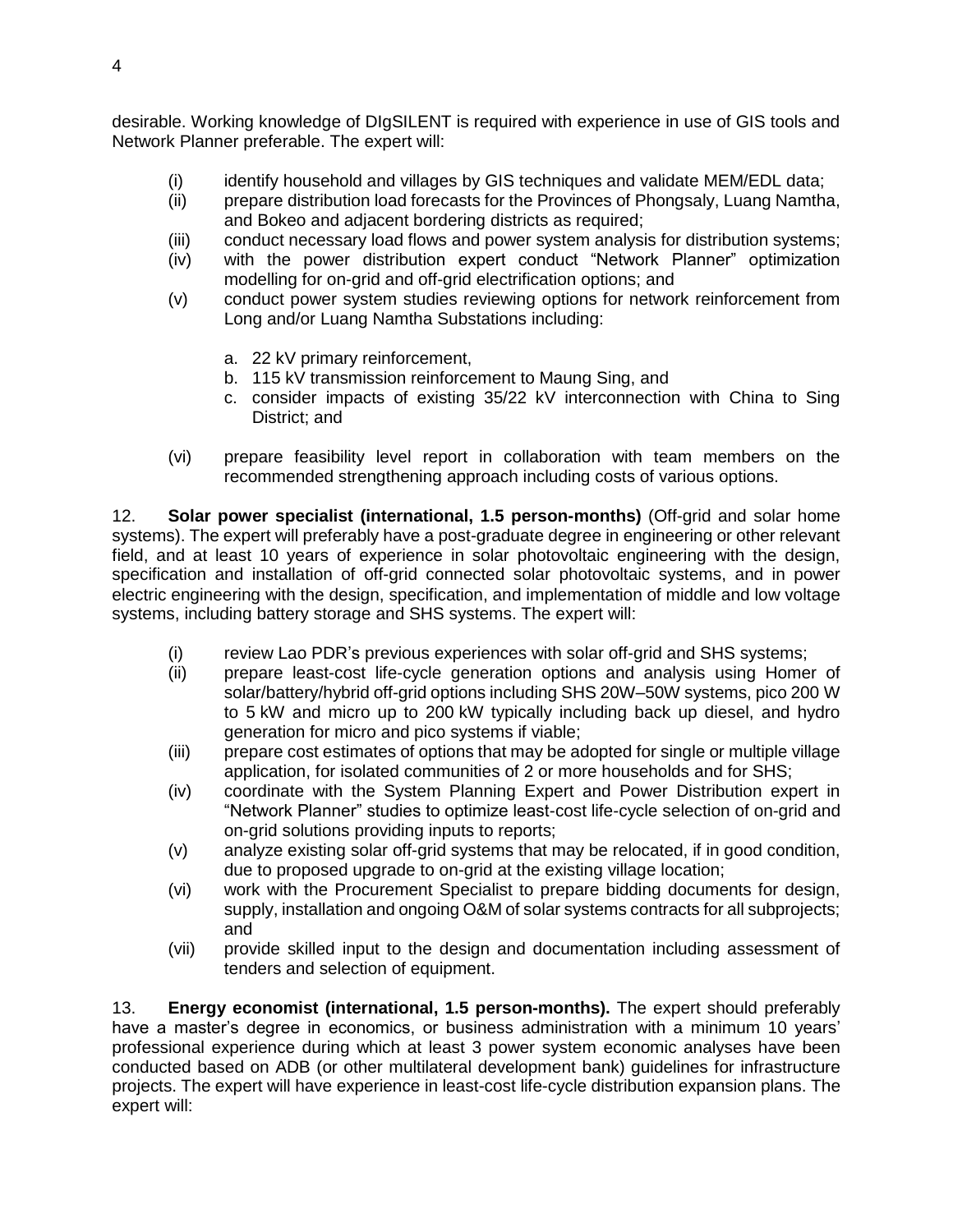- (i) assess the economic benefits of the project including the impacts of energy imports/exports, current account deficit, and balance of payments;
- (ii) identify the risks, and undertake appropriate economic analysis of the project, following the ten key areas of economic analysis as provided for under the 2017 ADB Guidelines on the Economic Analysis of Projects [\(https://www.adb.org/documents/guidelines-economic-analysis-projects\)](https://www.adb.org/documents/guidelines-economic-analysis-projects); and
- (iii) prepare a project framework that clearly identifies the proposed project's impact and outcomes.

14. **Financial analyst (international, 1.5 person-months).** The expert should preferably have a master's degree in finance or business administration, chartered accountant/certified public accountant or equivalent and a minimum of 15 years of professional experience, including in financial due diligence (FDD) and with power sector infrastructure projects. The expert will conduct FDD in accordance with ADB's requirements. Relevant guidance is available at [https://www.adb.org/about/financial-management-resources.](https://www.adb.org/about/financial-management-resources) The FDD will include:

- (i) conducting a financial management assessment of the executing and implementing agencies, including:
	- a. assessing previous financial management assessments conducted by ADB or other agencies and, reviewing the results and ascertaining whether these can be used as input, (see the following guidance materials):
		- i. Technical guidance note (TGN) for Financial Management Assessment (2015),
		- ii. TGN (2015) for project financial reporting, and
		- iii. TGN (2014) for preparation of cost estimates, and eLearn module for cost estimates preparation and presentation;
	- b. assessing capacity for planning and budgeting, management and financial accounting, reporting, auditing, internal controls, and information systems
	- c. reviewing proposed disbursement and funds-flow arrangements, and
	- d. concluding on the financial management risk rating and identifying and confirming measures for addressing identified deficiencies;
- (ii) supporting the preparation and agreement of cost estimates and a financing plan, which are based on verifiable data and are sufficient to support project implementation;
- (iii) preparing financial projections and conducting financial analyses of the executing and implementing agencies, and incremental recurrent costs, to determine financial sustainability, and reviewing proposed cost-recovery and tariff policies, including affordability;
- (iv) conducting financial evaluations (financial cost-benefit analyses) including sensitivity analyses of project components that have a cost-recovery objective;
- (v) where significant risks are identified to project financial sustainability or viability, proposing relevant financial performance indicators to be incorporated in financial covenants; and
- (vi) assessing and reaching agreement on financial reporting, auditing and public disclosure arrangements for the project, and, as appropriate, identifying and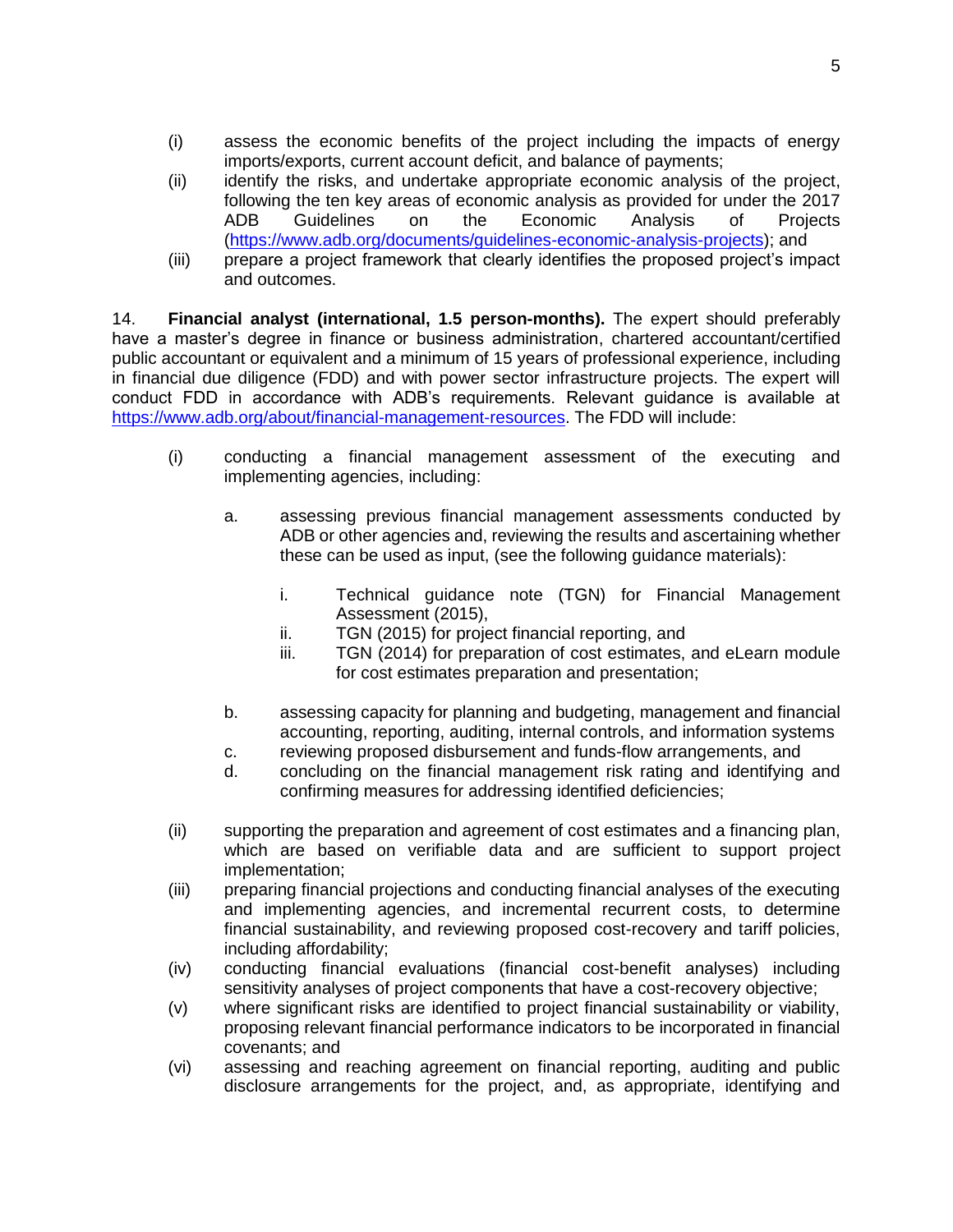agreeing arrangements for receiving financial statements from executing and/or implementing agencies.

15. **Environmental safeguards specialist (international, 1.5 person-months).** The expert should preferably have a master's degree in environment science or engineering and at least 8 years of prior experience conducting environmental safeguards documentation. The specialist will:

- (i) assist the executing agency to carry out further investigations and analysis, as required, to prepare the: (a) Environmental Impact Assessment; and (b) Environmental Management Plan; in accordance with the guidance in ADB SPS 2009 and the requirements of the government of Lao PDR;
- (ii) co-ordinate with other TA consultants to optimize the alignment, design, construction, operation and maintenance proposals to minimize environmental impacts;
- (iii) ensure the project will meet the measures and standards set out in the EHS Guidelines on Electricity Power Transmission and Distribution [\(http://www.ifc.org/wps/wcm/connect/66b56e00488657eeb36af36a6515bb18/Fin](http://www.ifc.org/wps/wcm/connect/66b56e00488657eeb36af36a6515bb18/Final+-+Electric+Transmission+and+Distribution.pdf?MOD=AJPERES) [al+-+Electric+Transmission+and+Distribution.pdf?MOD=AJPERES](http://www.ifc.org/wps/wcm/connect/66b56e00488657eeb36af36a6515bb18/Final+-+Electric+Transmission+and+Distribution.pdf?MOD=AJPERES)
- (iv) review identified potential climate and disaster risks and carry out a more detailed analyses of climate and disaster risk to identify project components that are vulnerable to climate change and disaster impacts and identify measures to ensure resilience in accordance with the *Guidelines for Climate Proofing Investment in the Energy Sector* (ADB, 2013) [https://www.adb.org/sites/default/files/institutional](https://www.adb.org/sites/default/files/institutional-document/33896/files/guidelines-climate-proofing-investment-energy-sector.pdf)[document/33896/files/guidelines-climate-proofing-investment-energy-sector.pdf;](https://www.adb.org/sites/default/files/institutional-document/33896/files/guidelines-climate-proofing-investment-energy-sector.pdf) and
- (v) provide calculations of the 'incremental cost' (the cost over and above business as usual practice) of climate adaptation and climate mitigation measures.

16. **Biodiversity specialist (international, 1.5 person-months).** The expert should preferably have a master's degree in environment science or engineering, natural resources management, or related subjects. and at least 8 years of prior experience conducting environmental safeguards documentation. The specialist will:

- (i) undertake detailed biodiversity assessment of key habitats and species of project area of influence, taking account of seasonal variation;
- (ii) undertake consultation with key biodiversity stakeholders and experts (government, non-government, academic, local communities);
- (iii) assess potential impacts of the project on critical and natural habitats and associated species;
- (iv) ensure the project will meet the measures and standards set out in the EHS Guidelines on Electricity Power Transmission and Distribution [\(http://www.ifc.org/wps/wcm/connect/66b56e00488657eeb36af36a6515bb18/Fin](http://www.ifc.org/wps/wcm/connect/66b56e00488657eeb36af36a6515bb18/Final+-+Electric+Transmission+and+Distribution.pdf?MOD=AJPERES) [al+-+Electric+Transmission+and+Distribution.pdf?MOD=AJPERES](http://www.ifc.org/wps/wcm/connect/66b56e00488657eeb36af36a6515bb18/Final+-+Electric+Transmission+and+Distribution.pdf?MOD=AJPERES)
- (v) provide a biodiversity chapter for the environmental impact assessment confirming if the criteria for project activities in areas of critical and natural habitats and legally protected areas are satisfied; and
- (vi) consult with the TA team, government and project stakeholders to agree on appropriate mitigation, monitoring and enhancement measures in accordance with ADB SPS 2009 with the overall aim of achieving a net gain in the biodiversity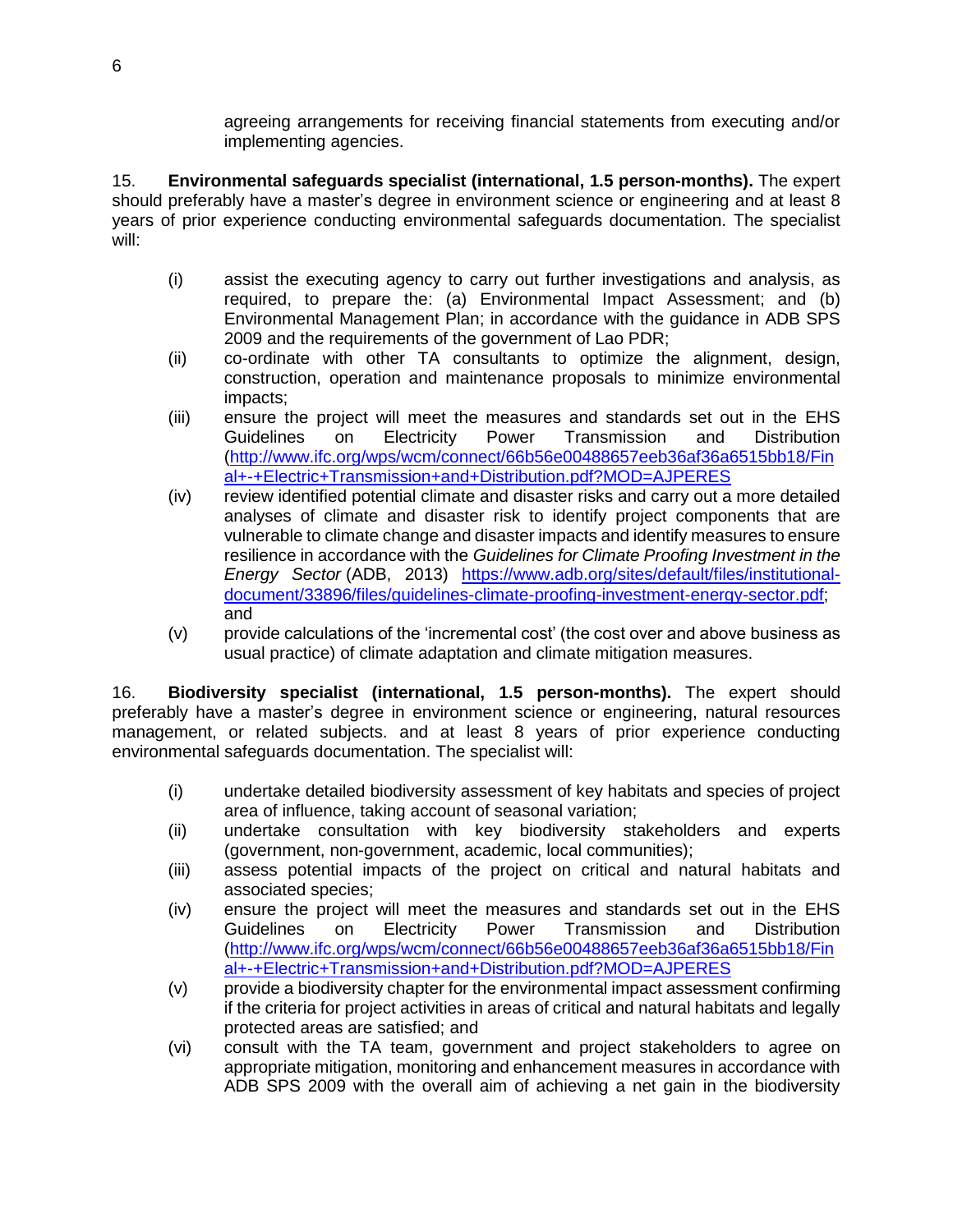values associated with the critical or natural habitat affected by the project activities.

17. **Social and resettlement specialist (international, 1.5 person-months).** The expert should preferably have a master's degree in social science or related subjects. The expert shall have a minimum 10 years of experience in social safeguard assessments of projects with extensive experience preparing resettlement and other social development plans in accordance with ADB/ World Bank/ International Finance Corporation guidelines. The expert will guide the preparation of and ensure quality assurance for the following:

- (i) social and poverty impacts assessment;
- (ii) community participation, land acquisition and resettlement plan, with community development and safety education plans for new areas to be electrified as required;
- (iii) Indigenous Peoples Plan if relevant and other documents to meet the social safeguards requirements of SPS 2009 and ADB good practice guidelines;
- (iv) ensure the consultants team is conversant on mobilization of cultural sensitivities and appropriate formalities in Lao society generally but also different hill tribes;
- (v) with the Environmental Safeguards Specialist undertake a capacity building workshop with the EDL Environmental Office; and
- (vi) supervise the work of a national specialist who will coordinate with Provincial Governments and implement the community consultation requirements in compliance with Lao PDR law and decrees.

18. The expert should ensure the executing agency/ implementing agency carry out meaningful consultation with affected people and assist as needed. The consultation processes will be appropriately documented in the safeguards documents (resettlement plan, Indigenous Peoples Plan, etc.). The expert should pay special attention to ensure that vulnerable groups, in particular ethnic hill tribes, have sufficient opportunities to participate in consultations.

19. **Gender specialist (international, 1 person-month).** The expert should preferably have a master's degree in social sciences or public administration (an additional degree in engineering will be an advantage) at least 8 years of prior experience conducting gender analysis. The expert should have formal training in gender analysis and gender planning and demonstrated experience, skills, and expertise in mainstreaming gender in infrastructure, especially in the energy sector, including in renewable energy systems. The expert should be familiar with the energy sector in the Asia and Pacific region, especially on issues of "vulnerability," "accessibility," and "affordability" related to energy resources and services. Experience in conducting primary gender research is needed. The expert should also be familiar with gender analysis tools and methodologies in the energy sector. The expert should have consulted for international or nongovernment organizations supporting gender and development work in the energy sector. She/he will be responsible for the following key tasks:

- (i) review ADB documents on the requirements for gender mainstreaming such as Policy on Gender and Development (1998), Operations Manual C2 on Gender and Development in ADB Operations (2010), and Guidelines for Gender Mainstreaming Categories of ADB Projects (2012);
- (ii) at the outset, agree with ADB and the executing agency on the intended gender category;
- (iii) as part of the poverty and social analysis, conduct a detailed gender analysis as guided by ADB's Gender and Energy Tool Kit, particularly emphasizing access to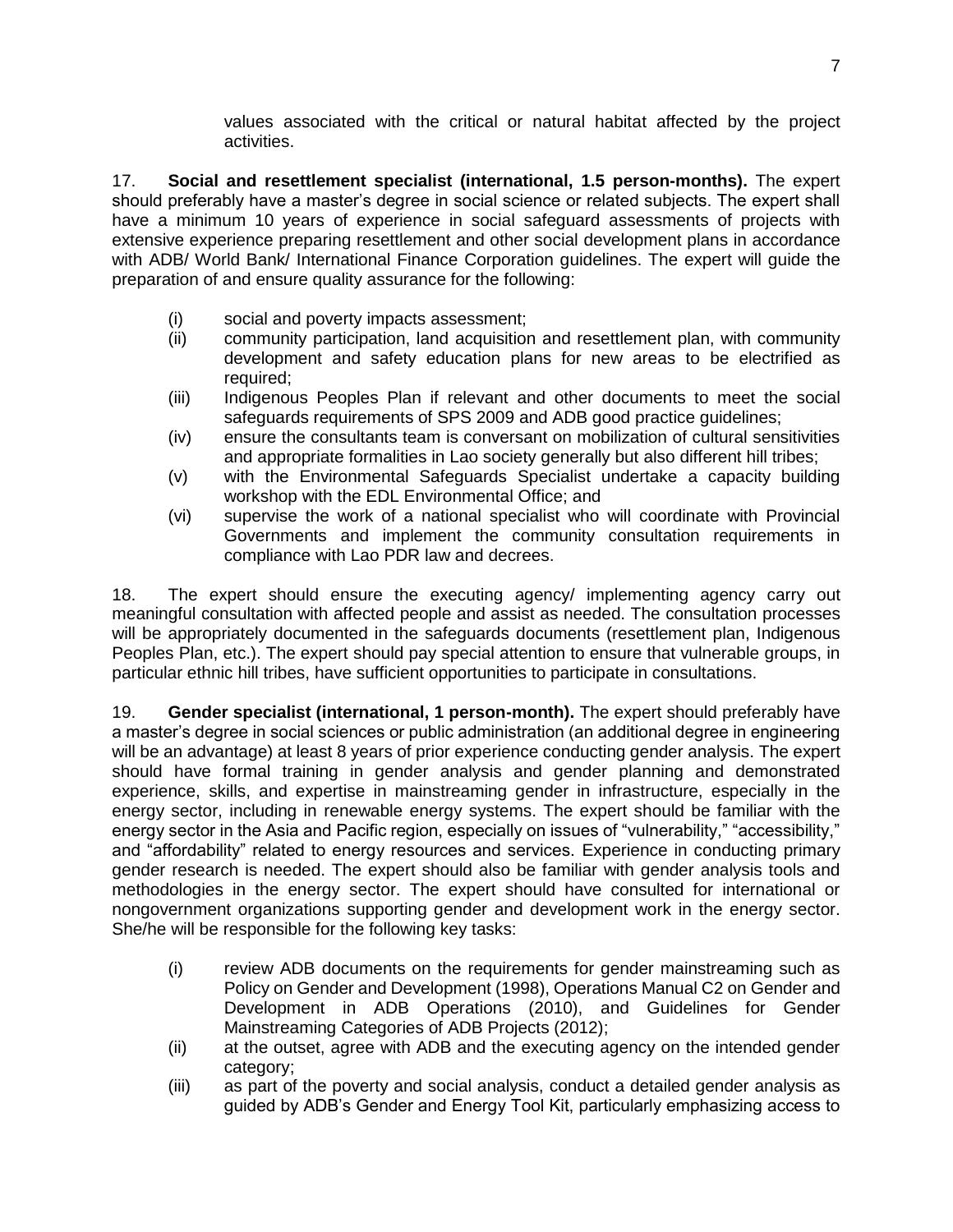energy services and use of energy services and gender division of labor, control of energy sources and technologies, women's and men's energy needs and preferences, and opportunities for and constraints on women's participation;

- (iv) identify the socioeconomic profile of key stakeholder groups in the target population and disaggregate data by sex. Analyze the link between poverty and gender;
- (v) assess and identify potential gender-differentiated measures and impacts of the project. Possible entry points may include: inclusion of user education programs (with targets for women's participation); connection costs for the households and affordability for poor and female-headed households; opportunities for women's employment as part of jobs generated through the project as well as opportunities to provide support to women in energy based income generating opportunities; and women's involvement in renewable energy solutions (e.g. in community operated and managed renewable based mini grids) as part of the assessment of various on-grid and off-grid options for ensuring a least-cost electrification planning approach;
- (vi) collect sex-disaggregated baseline data that could be used to monitor potential project gender benefits and impacts;
- (vii) assess and recommend key gender elements in mitigation measures (e.g., resettlement, HIV, trafficking in women);
- (viii) identify government agencies, nongovernment and community-based organizations, and women's groups that can be utilized during project preparatory TA and project implementation. Assess their capacity.
- (ix) review the related policy and legal framework, as necessary;
- (x) based on gender analysis, develop a gender action plan (GAP) that mirrors the design and monitoring framework outputs and includes gender-inclusive design features, gender targets and indicators, time lines, assigned responsibilities, and implementation arrangements;
- (xi) provide cost estimates for GAP implementation;
- (xii) integrate GAP or gender design features in the project design and relevant project documents;
- (xiii) prepare terms of reference for gender specialist services to implement GAP or project gender features, including for any nongovernment organizations to be recruited for implementation; and
- (xiv) prepare other documentations related to gender required in the report and recommendation of the President (e.g., design and monitoring framework gender targets, implementation arrangements of the project administration memorandum, summary poverty reduction, and social strategy).

20. **Procurement specialist (international, 1.5 person-months).** The expert should have a bachelor's degree, or higher, in a related field and a minimum of 10 years' experience in power sector projects with 3 or more years on ADB (or other multilateral development bank) funded projects in procurement roles with preferably at least 2 ADB funded projects. The expert will work closely with the other technical specialists to prepare:

- (i) undertake project procurement risk assessment;
- (ii) undertake procurement capacity assessments of EDL;
- (iii) prepare a detailed procurement plan specifying packages, schedule and mode of procurement, and source of financing;
- (iv) provide guidance to the implementing agency(ies) and other team members in preparing bidding documents and technical specifications for contracts to be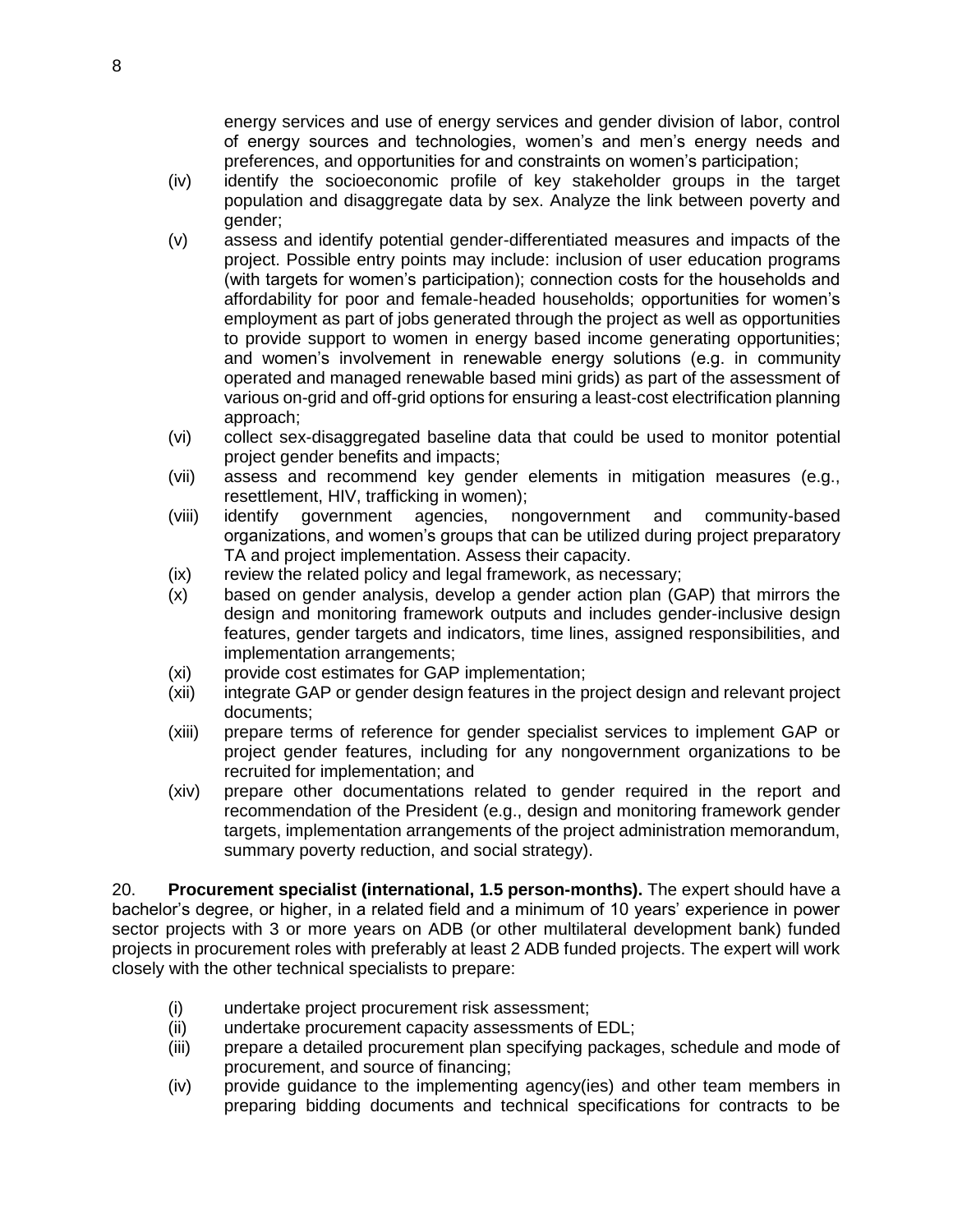funded by ADB according to ADB's Procurement Guidelines, with the aim of meeting the advance procurement and retroactive financing requirements for a project implementation consultant, minor goods and services (< \$100,000) and two or more Goods only and/or turnkey packages (> \$1.0 million);

- (v) undertake a thorough review of the contract packages identified for advance contracting to ensure alignment with ADB Procurement Policy and Regulations, EDL and national guidelines; and
- (vi) conduct a workshop in ADB procurement processes for EDL's Project Management Unit (2 days).

21. **Additional (or non-Key) positions.** Following is a list of suggested additional positions whose services may be required to address the terms of reference, and related person months of inputs. However, these are indicative and the firms may employ their own interpretation of the type and number of positions, and related person months.

- (i) Power Distribution Specialist (national, 5 person-months),
- (ii) Transmission and Substations Engineer (national, 3 person-months),
- (iii) GIS Specialist (national, 3 person-months),
- (iv) Environmental Safeguards Specialist (national, 3 person-months),
- (v) Social and Resettlement Specialist (national, 3 person-months), and
- (vi) Translator/Administrator (national, 8 person-months).

22. **Energy analyst (international, 12 person-months).** An individual consultant will be engaged for this position. The analyst is meant to support all the other experts by conducting background research, undertaking analysis, developing and finalizing sections of reports, and maintaining a database of reference material. The candidate will preferably have (i) a master's degree in a related discipline, (ii) prior experience with energy sector programs and international development, and (iii) at least 3 years of relevant professional experience, preferably with experience in at least one Southeast Asian country. The analyst will report to the ADB Project Officer and be based in ADB's offices in Bangkok.

### **C. Reporting Requirements**

23. The following reports will be delivered based on the schedule in Table 1. All deliverables will be in English language and should be attached with a draft summary report in Lao. All safeguard documents should also be translated to Lao.

| <b>Major Outputs</b>                                                       | <b>Delivery Dates</b> | <b>Key Activities with Milestones</b>                                                                                                                                                                                                                                                                                                                                                                                                                                                              |
|----------------------------------------------------------------------------|-----------------------|----------------------------------------------------------------------------------------------------------------------------------------------------------------------------------------------------------------------------------------------------------------------------------------------------------------------------------------------------------------------------------------------------------------------------------------------------------------------------------------------------|
| Feasibility study on<br>transmission and distribution<br>projects prepared | <b>July 2018</b>      | 1.1 Inception report detailing current state of<br>transmission and distribution infrastructure<br>in project areas, TA implementation<br>schedule, review of safeguards compliance<br>issues, and other issues that need<br>resolution. February 2018 (6 weeks from<br>mobilization).<br>1.2 Draft FS report including: technical<br>feasibility assessment, financial and<br>economic analysis, social and<br>environmental due diligence including<br>gender analysis, project procurement risk |

## **Table: Summary of Major Outputs and Activities**